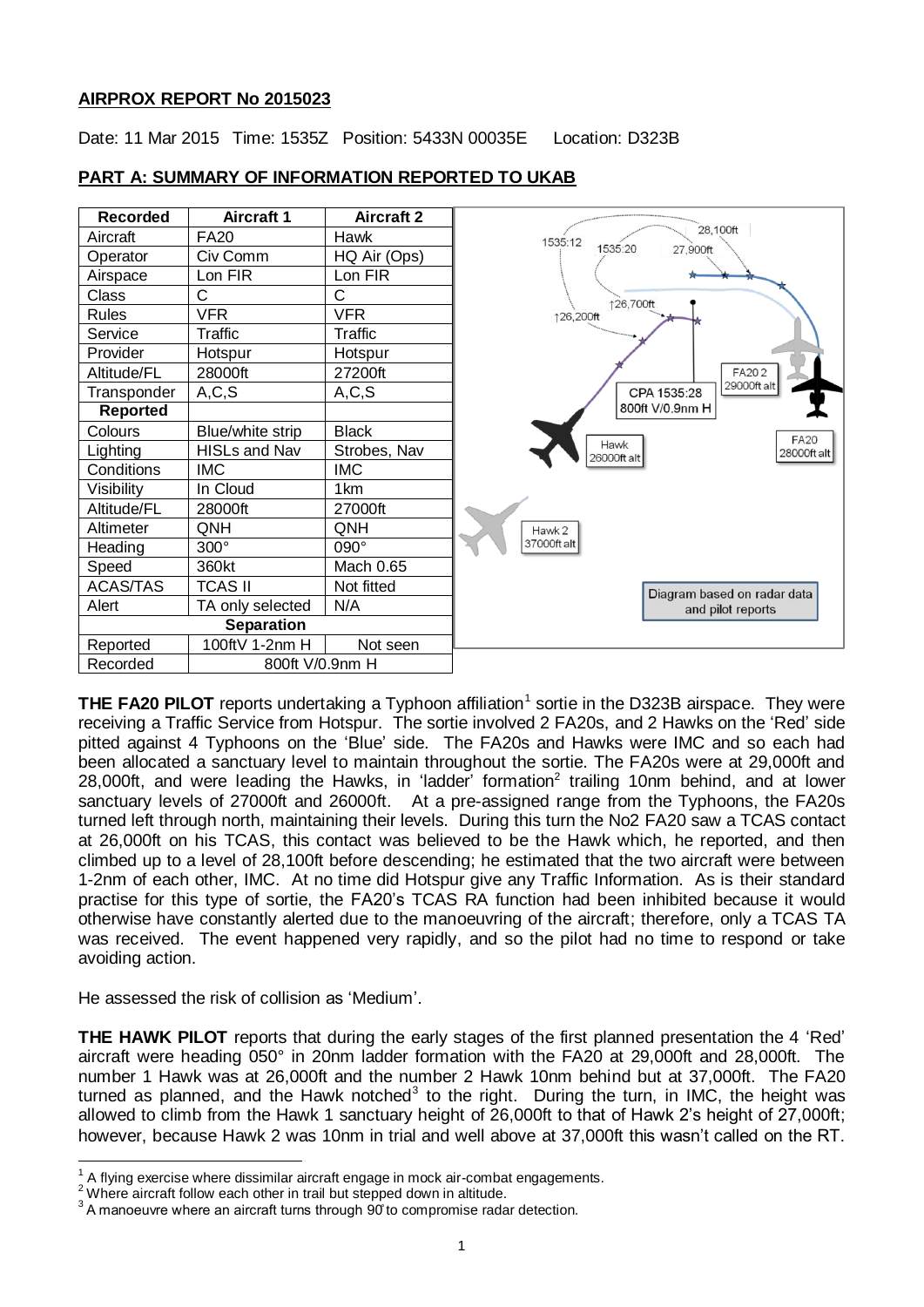On roll-out, the aircraft was recovered to 26,000ft and the presentation continued. After the mission, discussions with the FA20 pilot revealed that the top height of this manoeuvre had indicated to them as around 28,000ft, the sanctuary level for the FA20s, and that the two aircraft closed to within 2nm. No indication of this confliction was given by Hotspur. He noted that it was a high-work-load sortie, and that earlier radio problems with the Typhoons had led to a rushed set-up, with hindsight he felt that he should have delayed the start of the presentation.

He assessed the risk of collision as 'Medium'.

**THE HOTSPUR CONTROLLER** reports that he has very little recollection of the event. He has since been able to review the transcript of the sortie and could see nothing on the radar to indicate that an Airprox had occurred. He noted that the Mode C of the Hawk indicated FL271 at its maximum and that there was 1nm lateral separation between the two aircraft prior to the Hawk turning on to south and descending down to FL205. During this phase of the sortie he would have been providing the 'Red' aircraft with a tactical picture and, as such, his attention would have been on the 'Blue' aircraft; therefore, it would be unlikely that he noticed the event, which took place within 1 sweep of the radar picture.

He perceived the severity of the incident as 'Low'.

**THE HOTSPUR SUPERVISOR** reports that he did not recall witnessing a loss of separation during the sortie. On reviewing the radar replay he noted that the pressure on the day was 1009 HPa, so the Mode C readout would normally be 100-200 ft high; therefore, with a Mode C readout of FL271 he would not deem the Hawk to have left his sanctuary height.

## **Factual Background**

The weather at Durham Tees Valley was reported as:

METAR EGNV 111520Z 18017KT 8000 -RA FEW029 BKN036 08/05 Q1021

## **Analysis and Investigation**

## **Military ATM**

At 1535:09 (Figure 1), the FA20 (5134) was showing 28,100ft on the standard pressure setting of 1013hPa (actual 28,000ft on 1009hPa) and the Hawk (5131) was showing 26,100ft (actual 26,000ft on 1009hPa).



Figure 1: Geometry at 1535:09.

At 1535:21 (Figure 2), the Hawk showed 26,800ft in the climb (actual 26,700ft on 1009hPa).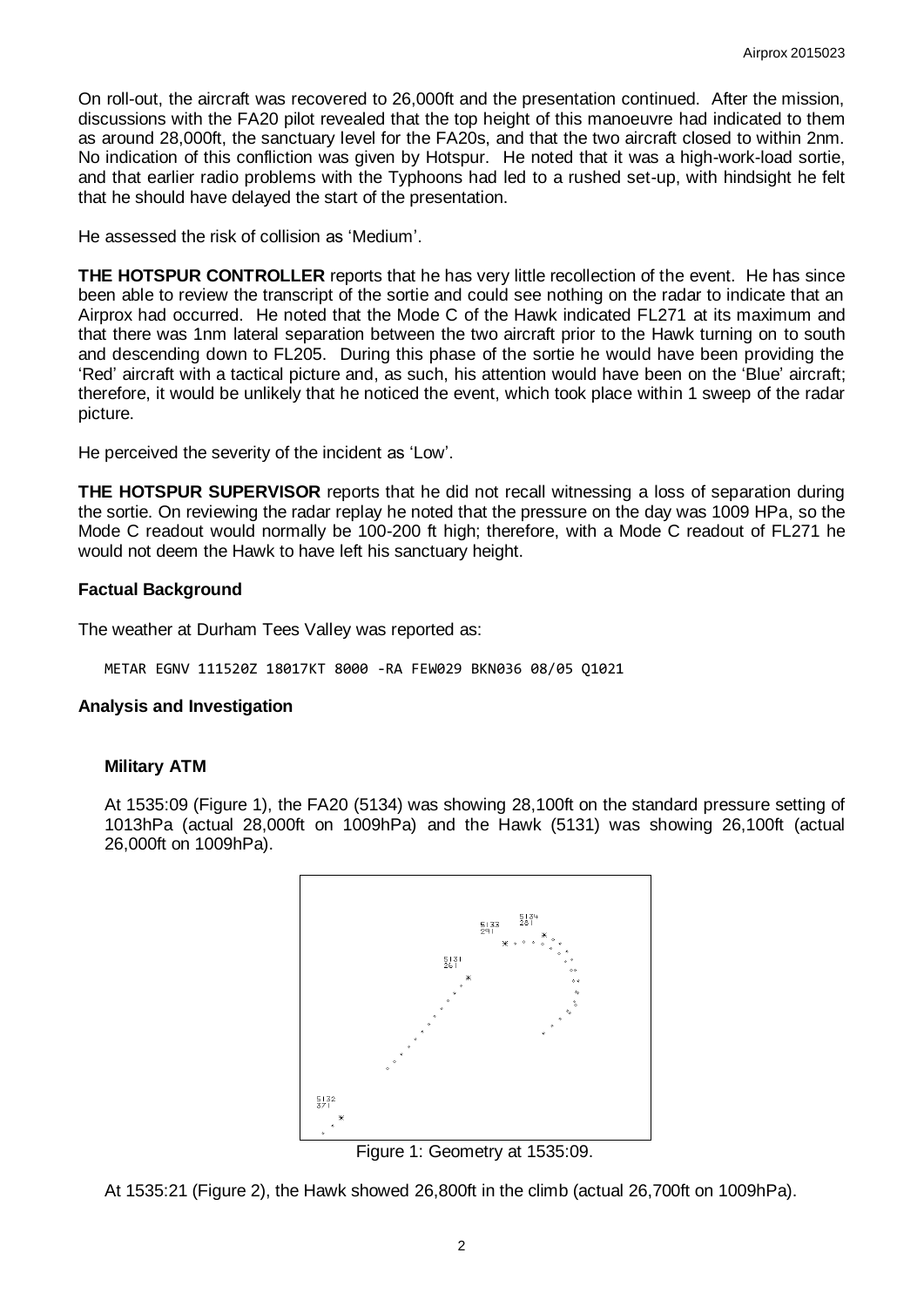

Figure 2: Geometry at 1535:21.

The CPA was estimated at 1535:26 (Figure 3) with 0.9nm and 800ft separation on Mode C.



Figure 3: CPA at 1535:26.

Following CPA at 1535:34 (Figure 4), the Hawk was viewed descending back to 26,100ft (actual 26,000ft on 1009hPa).



Figure 4: Post-CPA at 1535:34.

The radar replay showed the Hawk at the following altitudes:

1535:22 Hawk altitude 26,800ft (actual 26,700ft on 1009hPa). 1535:26 Hawk altitude 27,300ft (actual 27,200ft on 1009hPa). 1535:30 Hawk altitude 27,200ft (actual 27,100ft on 1009hPa). 1535:36 Hawk altitude 26,100ft (actual 26,000ft on 1009hPa).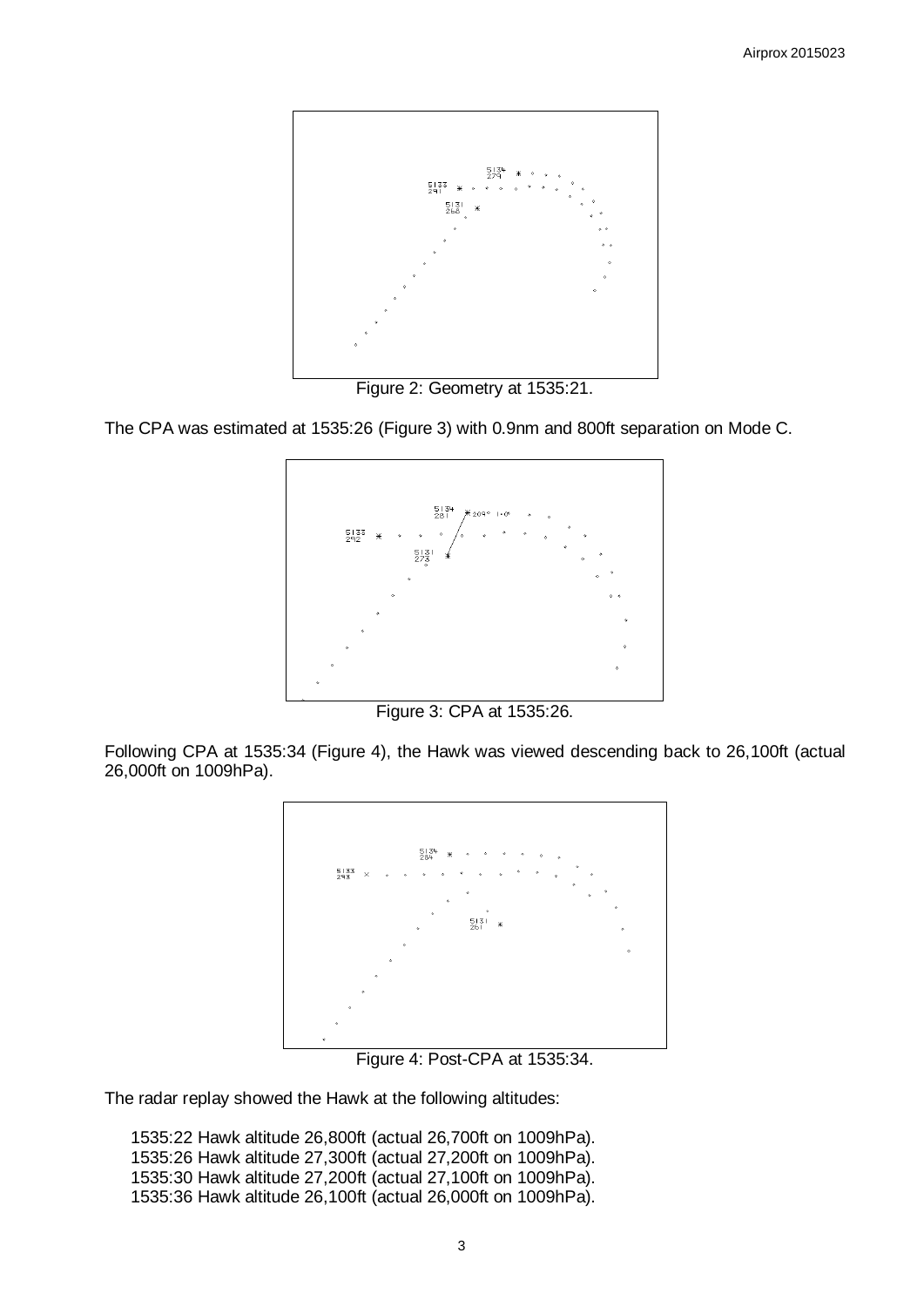The pilot of the Hawk lead element allowed his aircraft to climb from his own sanctuary height of 26,000ft to just above the sanctuary altitude of his wingman of 27,000ft because he had momentarily entered IMC and knew that the other Hawk was 10nm in trail at 37,000ft. The Hawk lead then descended back to sanctuary height following roll-out and, post-mission, the FA20 pilot had reported that the Hawk had climbed to 28,000ft. The FA20 pilot reported that the TCAS display on the Falcon had indicated that the Hawk had climbed through its level, reaching 28,100ft [the FA20's altitude], within 1-2nm horizontal separation. The aircraft were IMC throughout and not visual with each other.

The radar replay shows a CPA at 1535:26 of 0.9nm horizontal separation and 800ft vertical separation; the Falcon was indicated at 28,100ft and the Hawk was at 27,300ft. The TCAS on the FA20 would have detected the climbing Hawk, and the FA20 pilot observed a TCAS readout of 28,100ft, but there is no indication on the radar replay that the Hawk was above 27,300ft (with radar readouts of 4 second intervals). Traffic Information was not passed by Hotspur, although the controller would have observed approximately 1,000ft separation to aircraft operating within their sanctuary blocks. Neither of the pilots were visual, and the Hawk aircraft was not fitted with ACAS. The profile of the Hawk triggered a TCAS TA contact in the FA20, with a TCAS readout suggesting that the Hawk had broken the sanctuary level.

#### **UKAB Secretariat**

Both pilots shared an equal responsibility for collision avoidance and for not flying into such proximity as to create a danger of collision<sup>4</sup>. If the incident geometry is considered to be converging and approximately co-altitude then the Hawk pilot was required to give-way.<sup>5</sup>

#### **Comments**

#### **HQ Air Command**

The procedural barrier of sanctuary altitudes was eroded in this case by the decision of the Hawk pilot to use his wing man's sanctuary, knowing that it was vacant, but not communicating this to the other ac to maintain their Situational Awareness. Had the FA20 pilot elected to do similar there could have been a much more serious outcome. That said, the available radar data indicates that separation at CPA was around 1nm and 800ft – even allowing for data latency it is extremely unlikely that the Hawk actually penetrated the Falcon's sanctuary, as reported by the Falcon pilot – there may be an underlying issue of how TCAS data is presented to the crew which could have led to misinterpretation of relative altitudes. This incident highlights the need to share situational awareness, particularly when executing an unbriefed and unexpected manoeuvre, to ensure that all players have an accurate mental picture of aircraft relative positions.

#### **Summary**

 $\overline{a}$ 

An Airprox was reported on 11<sup>th</sup> March 2015 at 1535 between a FA20 and a Hawk aircraft, both aircraft were IMC, and both were receiving a Traffic Service from Hotspur. The aircraft were part of a training sortie for 4 Typhoon aircraft and were operating as an enemy formation, although IMC, each aircraft had their own sanctuary height to maintain separation, the FA20 was at 28,000ft and the Hawk 26,000ft, but as he manoeuvred he ballooned in height causing a TCAS TA for the FA20.

## **PART B: SUMMARY OF THE BOARD'S DISCUSSIONS**

Information available consisted of reports from the pilots of both aircraft, radar photographs/video recordings, reports from the air traffic controllers involved and reports from the appropriate ATC and operating authorities.

 $^{4}$  Rules of the Air 2007 (as amended), Rule 8 (Avoiding aerial collisions).

<sup>&</sup>lt;sup>5</sup> SERA.3210 Right-of-Way (c) (2) Converging.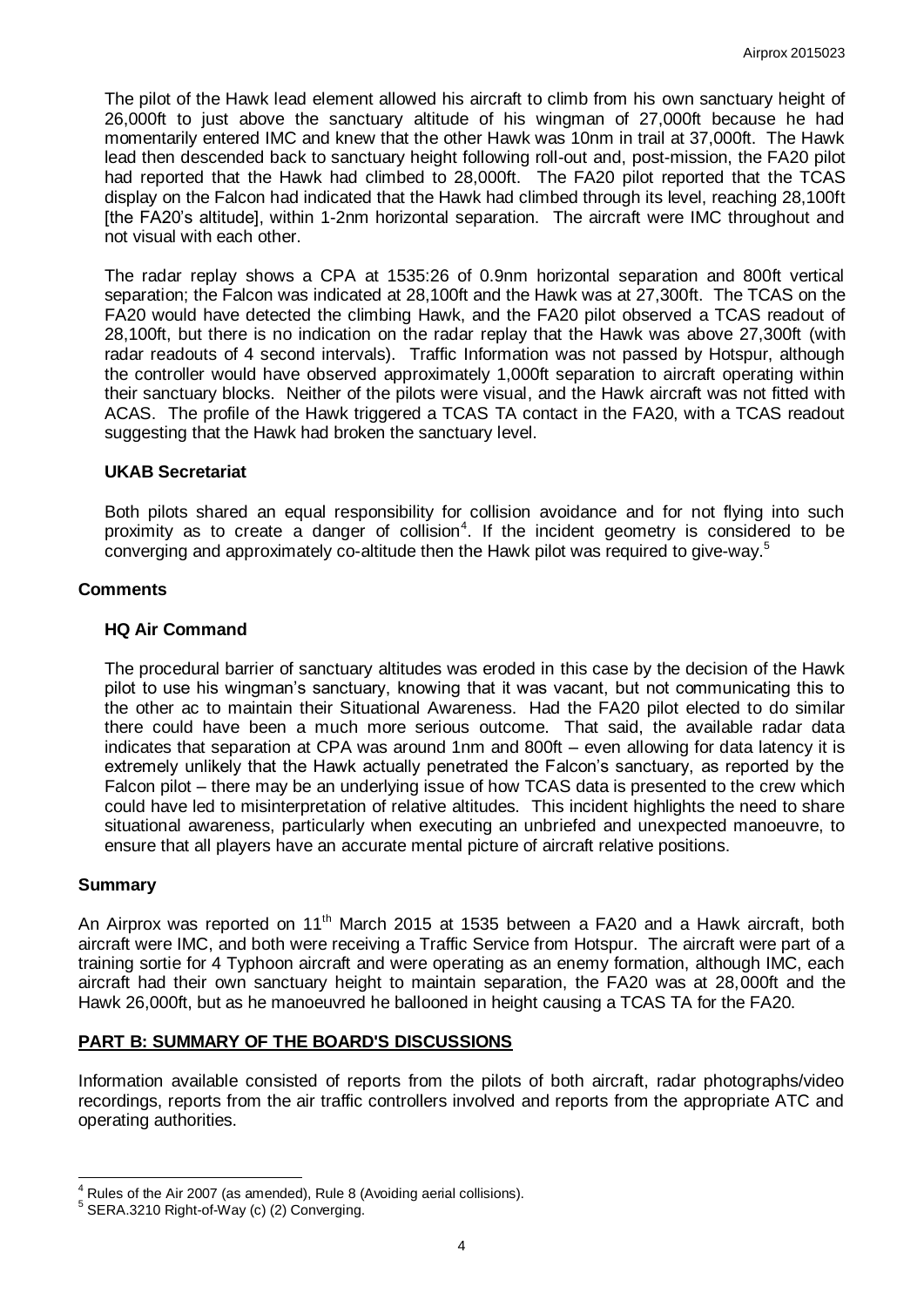The Board first looked at the actions of Hotspur. Both pilots had reported that they would have expected the controller to give them Traffic Information. The ASACS Board member outlined the role of Hotspur in this type of exercise; the whole exercise would have been pre-briefed and the controller would have been made aware of the sanctuary heights of each of the aircraft. Whilst the controller would be expected to give Traffic Information on external traffic or if he perceived that situational awareness had been lost within the formation, he would not expect to provide inter-formation Traffic Information if they were operating within pre-briefed parameters. In this case, the Hawk had remained within the briefed sanctuary levels, albeit he had climbed to the level of the No2 Hawk. Therefore, the ASACS member opined that the controller would not have perceived there to be a problem in this scenario. The Board noted with disappointment that, due to equipment malfunction, the ASACS RT recordings were not available, and the Chairman noted that this was not the first Airprox this year that had had to be assessed without the ASACS RT recordings. The Board were assured that the equipment was going through an upgrade which should resolve the issue.

In looking at the actions of the Hawk pilot, the Board thought that although he was clear in his own mind that his wing man's sanctuary level was available to him, he would have been wise to have made an RT call to the rest of the formation indicating that he intended to use the sanctuary height of the other Hawk. This would have helped improve the FA20 pilots' situational awareness, and perhaps highlighted to them that they might expect to observe TCAS indications as they turned.

The Board then discussed the TCAS indications in the FA20. A pre-Board telephone discussion with the FA20 pilot had established that he had selected absolute altitude on his TCAS display, as opposed to the common selection of relative altitude, and that this was based on the QNH selected on the altimeter. This was selected in order to improve situational awareness on other aircraft in the engagement by correlating displayed altitudes with sanctuary altitudes. The Board were informed that the read-out he received was therefore in actual altitude, not a height differential from his own aircraft. The Board were perplexed as to why this should display an altitude of 28,100ft on his TCAS as opposed to the reality from the NATS radars which showed the Hawk reaching only 27,300ft indicated. Irrespective of altitude or flight level, the NATS radar replay clearly showed that a height differential of 800ft was present at CPA, and the Board thought it unlikely that the Hawk had climbed to the same level as the FA20 and back down again in the 4 seconds between radar sweeps. The Board wondered whether the TCAS could have projected the Hawk's climb to show an anticipated climb; but to their knowledge this was not a function of TCAS, which was believed to show actual heights only, as derived from Mode C. Some members wondered whether the FA20 TCAS display font might make a 6 look like an 8 (there was anecdotal evidence that some displays used differing numerical fonts for this reason, in order to avoid such confusion). Other members wondered whether the QNH had been erroneously set during the set-up for the engagement, and whether this might have affected the displayed values; however, the FA20 crews had not reported any inconsistencies in the rest of the sortie apart from this incident. Finally, not being familiar with the FA20 display, some members wondered whether it might be possible to mistake the FA20's own altitude for that of the Hawk's when interpreting the display in a high-workload situation.

The Board found it difficult to reconcile the disparity between the FA20 pilot's perception of the altitude of the Hawk and the radar recordings that showed otherwise. Therefore, the Board could only reach the conclusion that, for some reason, the FA20 pilot had perceived that the Hawk had climbed to his sanctuary level.

Having agreed that the FA20 pilot had perceived that the Hawk had climbed to his sanctuary level, the Board also agreed that there was a contributory factor that the Hawk pilot had not communicated his intention to use the higher Hawk sanctuary level. Notwithstanding, the Board assessed that at 0.9nm and momentarily 800ft separation, the risk of collision was Category E; normal safety standards had pertained.